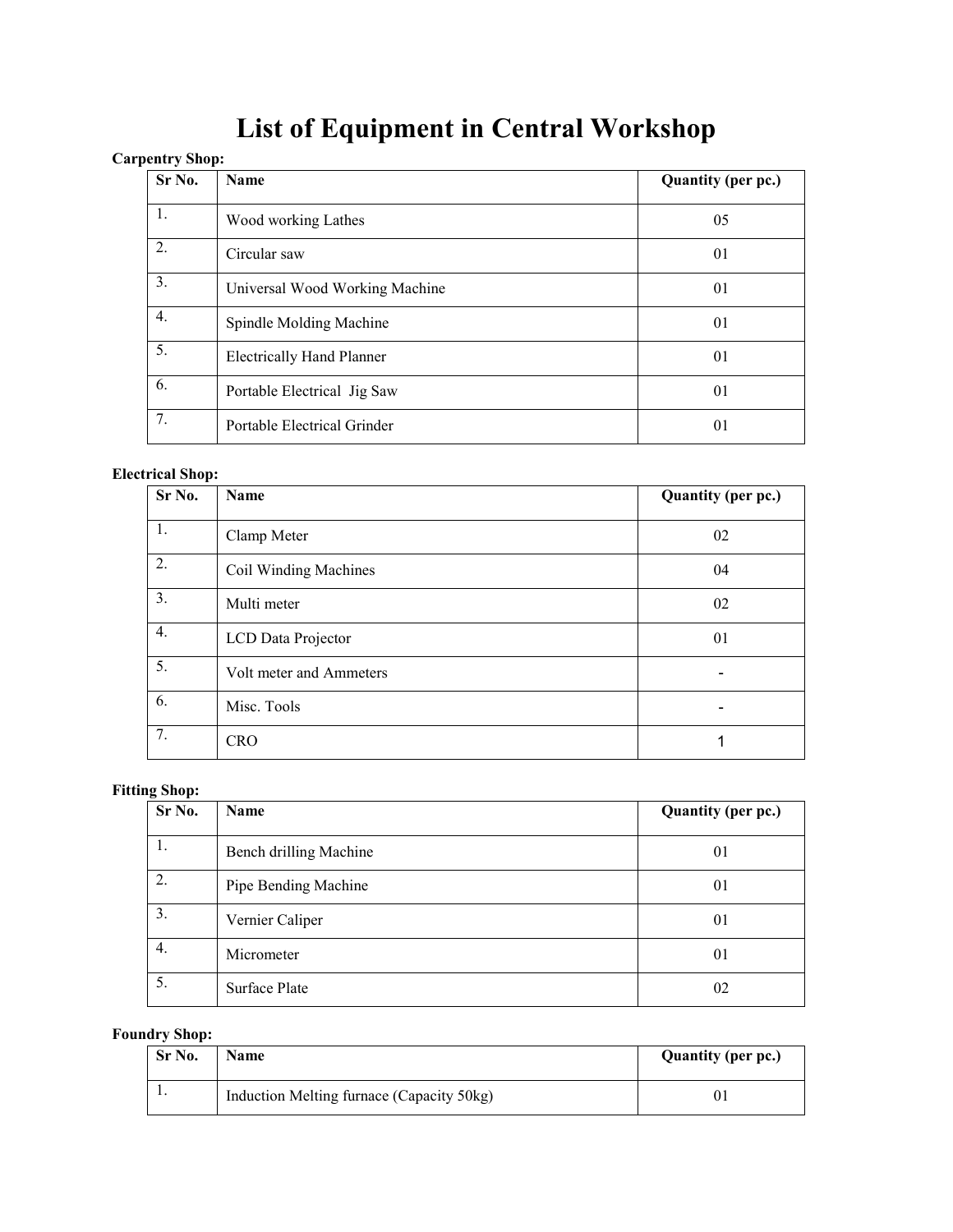| Mixer and Muller          |  |
|---------------------------|--|
| Sand Testing Equipment    |  |
| Various types of Patterns |  |
| Mould making Equipment    |  |

## **Sand Testing Lab:**

| Sr No.         | <b>Name</b>                | Quantity (per pc.) |
|----------------|----------------------------|--------------------|
| 1.             | Clay Washer                | 01                 |
| 2.             | Sand Rammer                | 01                 |
| 3 <sub>1</sub> | Transverse core Box        | 01                 |
| 4.             | Tensile core Box           | 01                 |
| 5.             | Universal Strength Machine | 01                 |
| 6.             | Mould Hardness Tester I    | 01                 |
| 7.             | Rapid Moisture Tester      | 01                 |
| 8.             | Sand weighting Scale       | 01                 |
| 9.             | Methylene Blue Clay tester | 01                 |
| 10.            | Sieve Shaker               | 01                 |
| 11.            | Rapid Drier                | 01                 |
| 12.            | Core hardness Tester       | 01                 |
| 13.            | Mould Hardness Tester II   | 01                 |
| 14.            | Sand Muller                | 01                 |
| 15.            | Shatter Index Tester       | 01                 |

#### **Machine Shop:**

| . <b>.</b> .<br>Sr No. | <b>Name</b>                       | Quantity (per pc.) |
|------------------------|-----------------------------------|--------------------|
| 1.                     | Centre Lathe Machine              | 06                 |
| 2.                     | Tool Room Lathe machine           | 02                 |
| 3.                     | Power Hack saw Machine 18"        | 01                 |
| 4.                     | Vertical Drilling Machine         | 01                 |
| 5.                     | Shaper Machine 24"& 18"           | 02                 |
| 6.                     | Radial Drilling Machine           | 01                 |
| 7.                     | Tool & Cutter Grinder             | 01                 |
| 8.                     | Universal Milling Machine (Praga) | 01                 |
| 9.                     | Hobby Lathe                       | 05                 |